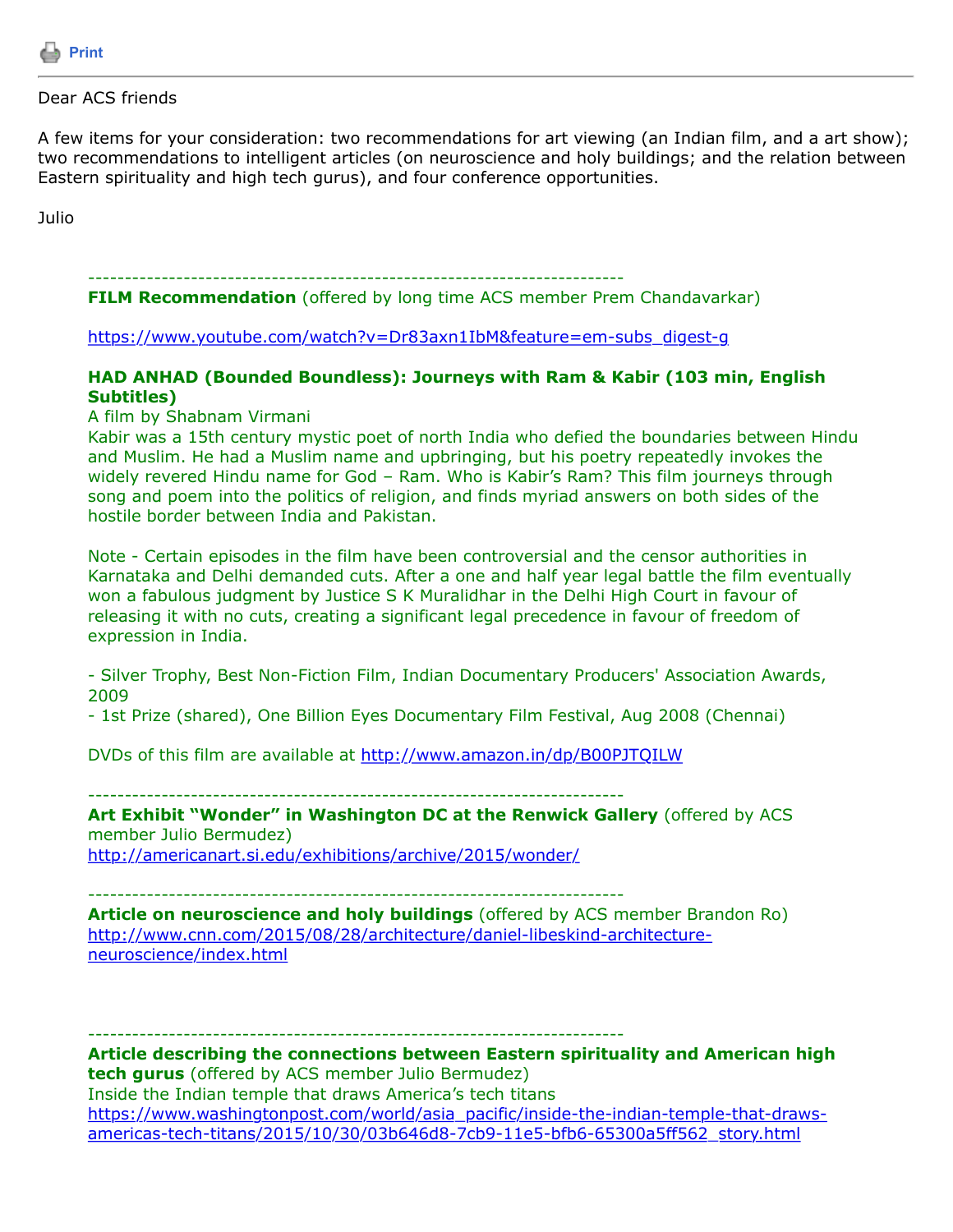## -------------------------------------------------------------------------

**First International Conference on Hermeneutics of Symbol, Myth and "Modernity of antiquity" in Italian literature and the Arts from the Renaissance up to the present day**

**Conference** 1st to 2nd December 2015 Milan, Italy

Website: <http://convegni.unicatt.it/ermeneuticasimbolomitoemodernitadellantico> Contact person: Angela Ida Villa

The Conference represents a chance to promote the hermeneutics of the "modernity of the antiquity", a still pioneering branch of research in Italian literature and art studies aimed discovering the hidden meaning of literary and art works.

Organized by: Università Cattolica del Sacro Cuore Deadline for abstracts/proposals: 15th November 2015

-------------------------------------------------------------------------

**5th International Symposium: Otherness, Agency and Belonging Conference** 19th to 21st May 2016 Barcelona, Catalonia, Spain

[Website: http://www.alternative-academia.net/ocs-2.3.5/index.php/BCN2016May/OAB-5-](http://www.alternative-academia.net/ocs-2.3.5/index.php/BCN2016May/OAB-5-3/schedConf/cfp) 3/schedConf/cfp Contact person: Dr. Alejandro Cervantes-Carson

This project explores the unfolding dynamic of the bond between self & other enacted in our experiences of being known or strangers, residents or foreigners, rooted or uprooted, and in new forms for establishing belonging and engagement with others.

Organized by: International Network for Alternative Academia Deadline for abstracts/proposals: 14th April 2016

-------------------------------------------------------------------------

**Culture in Urban Space: Urban Form, Cultural Landscapes, Life in the City Conference** 22nd to 26th August 2016 Copenhagen, Denmark

Website: <http://www.islanddynamics.org/cultureurbanspace.html> Contact person: Adam Grydehøj

Culture in Urban Space explores the mutual influence of urban culture and urban form. The conference combines deep engagement with Copenhagen's urban context and talks by urban researchers, planners, architects, and designers from around the world.

Organized by: Island Dynamics Deadline for abstracts/proposals: 28th February 2015